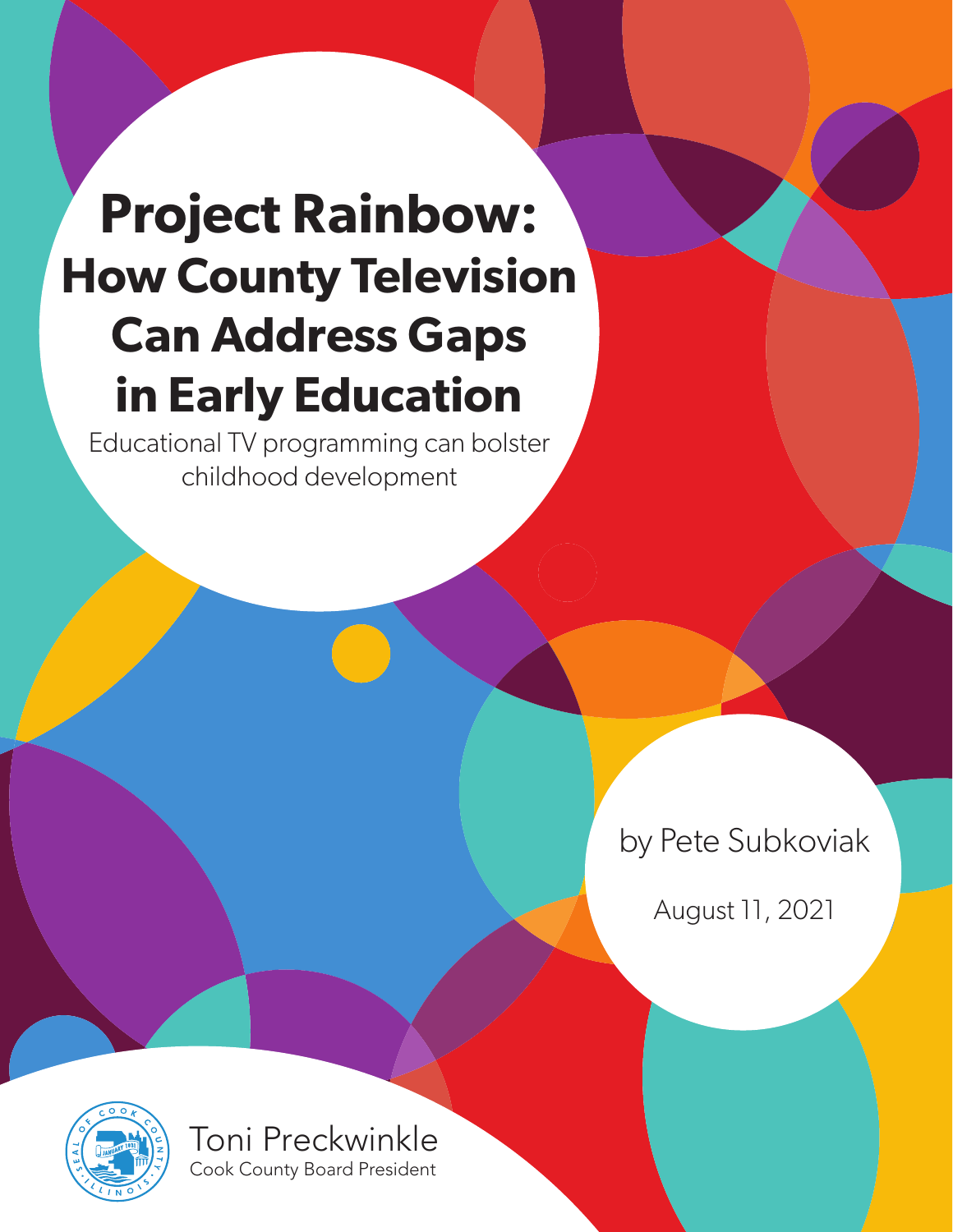

# **Early childhood education: setting kids up for success with Project Rainbow**

There's nothing more vital to a person's chances of success than supporting their development in the first years of life, including easy access to high-quality early education opportunities.

High-quality childcare, pre-kindergarten, and elementary schooling are game changers for kids. Unfortunately, not all our children have access to these beneficial programs. Cook County is very concerned by the existing educational inequities that have been exacerbated by COVID-19 and is committed to doing all it can to support children's growth and development, no matter their zip code.

While nothing can replace the effectiveness of live, in-person learning, extensive research shows that children's television programming and other forms of educational media can significantly improve children's mental and social development.<sup>1, 2</sup> Cook County is excited to announce the launch of Project Rainbow, new high-quality educational TV programming for children and families. The content will be available on County TV (Channel 22, 900 on Comcast), the Cook County website, Facebook, and on a free Cook County Project Rainbow mobile app.

This brief outlines the existing educational inequities facing young learners, how COVID-19 has likely worsened this dynamic, and the large body of evidence showing how quality educational media programming like Project Rainbow can significantly improve children's development.

# **Childhood development: The stakes are high**

Early childhood and the first years of elementary school are pivotal times in our children's development and gains made during this period have significant long-term impacts. Specifically, studies show that center-based early childhood education programs are associated with improved cognitive and emotional development, self-regulation, and academic achievement.3 High-quality early childhood education and elementary schooling should be seen not only as education opportunities, but as important interventions that can counteract the some of the adverse conditions that some children face.

These programs also have broader community impacts related to increased parental employment, and reduced crime.<sup>4, 5</sup> In addition, researchers agree that early childhood education actually saves us money and could generate a return of up to \$8.60 for every \$1 invested.6, 7

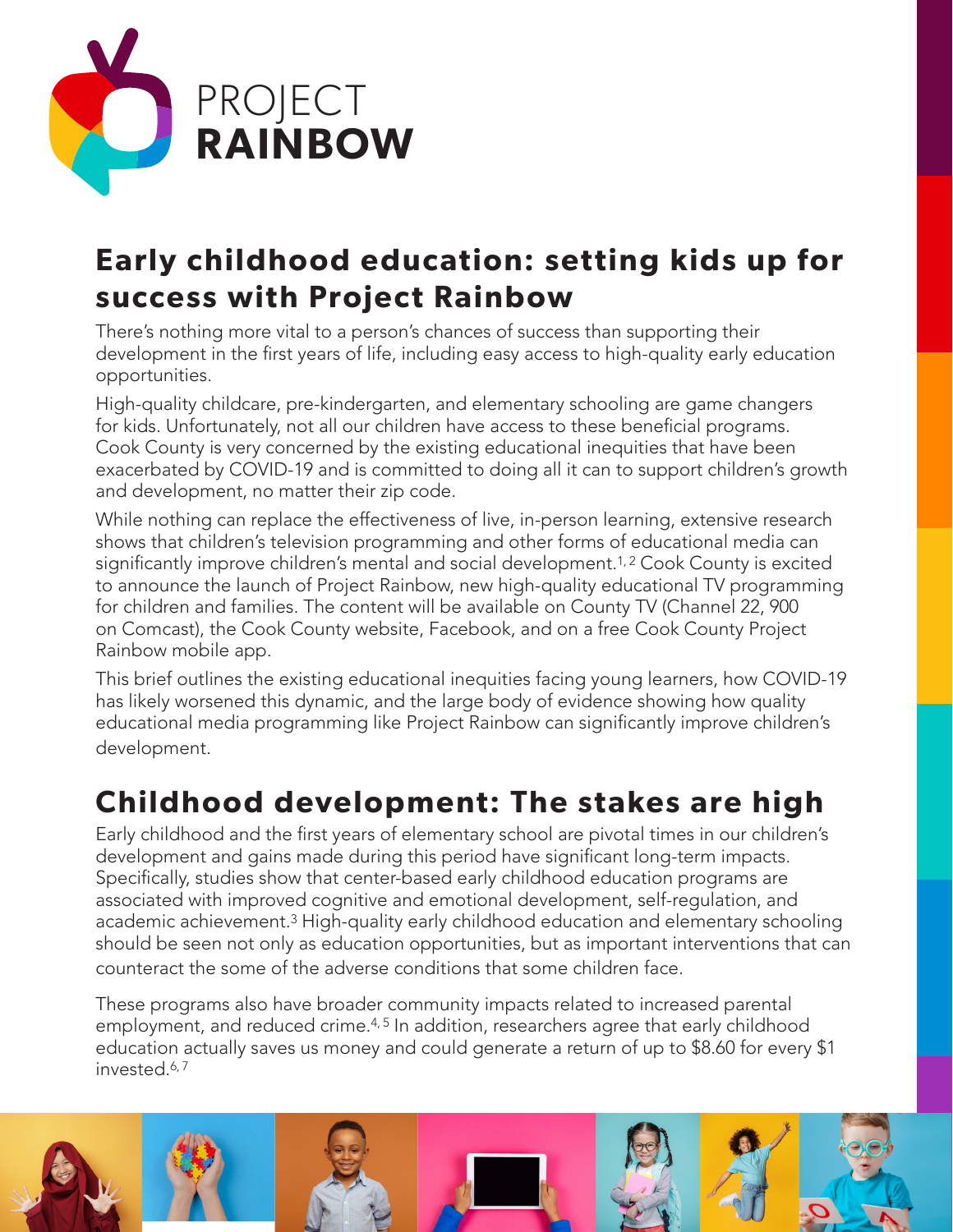

#### **Young children lack equal access to education and development opportunities**

While progress has been made in expanding education opportunities over the past decade, there are still gaps in access to the high-quality programs children need to be prepared for academic success.8 These inequities have likely been made worse by the COVID-19 pandemic and its impact on child care and school closures.9, 10, 11

# **Access to quality programs**

Over the past decade, the federal government has expanded funding to provide more young people with access to early childhood education. Still, inequities remain when it comes to the quality of programs that children can attend. Immigrants and children of color are less likely to live near, be able to afford, or be enrolled in the high-quality early childhood education programs that are proven to significantly improve kids' learning and development.12, 13 In addition, evidence shows that, like national trends, Illinois' Latinx children are less likely to be enrolled in preschool at all compared to their Black and white peers.14, 15

The result of this quality gap is that today in Illinois, the education system has failed to adequately prepare Black and Latinx students, who are less likely to be ready for kindergarten than their white and Asian-Pacific Islander peers, scoring lower on measures of social and emotional development, language, and math skills.16 As children move into and through primary school, gaps in performance follow, with Black and Latinx students scoring significantly lower than their white peers on standardized tests such as the National Assessment of Educational Progress (NAEP).17

## **The digital divide presents more barriers to learning and development**

Easy access to the internet is becoming a necessity for academic success in our world, yet one-third of households that have limited access to economic resources and one or more children still lack a high-speed connection. Overall, 15% of U.S. students, including 25% of Black students and 23% of Latinx students, are not provided with means to obtain a home computer and/or the internet access necessary to complete their schoolwork, making it more difficult for them to academically thrive.18 And while the federal government has provided increased resources to schools to better enable virtual learning during COVID, students of color continue to be less likely to have a reliable internet connection or live one-on-one access to a teacher when compared to their white peers.19

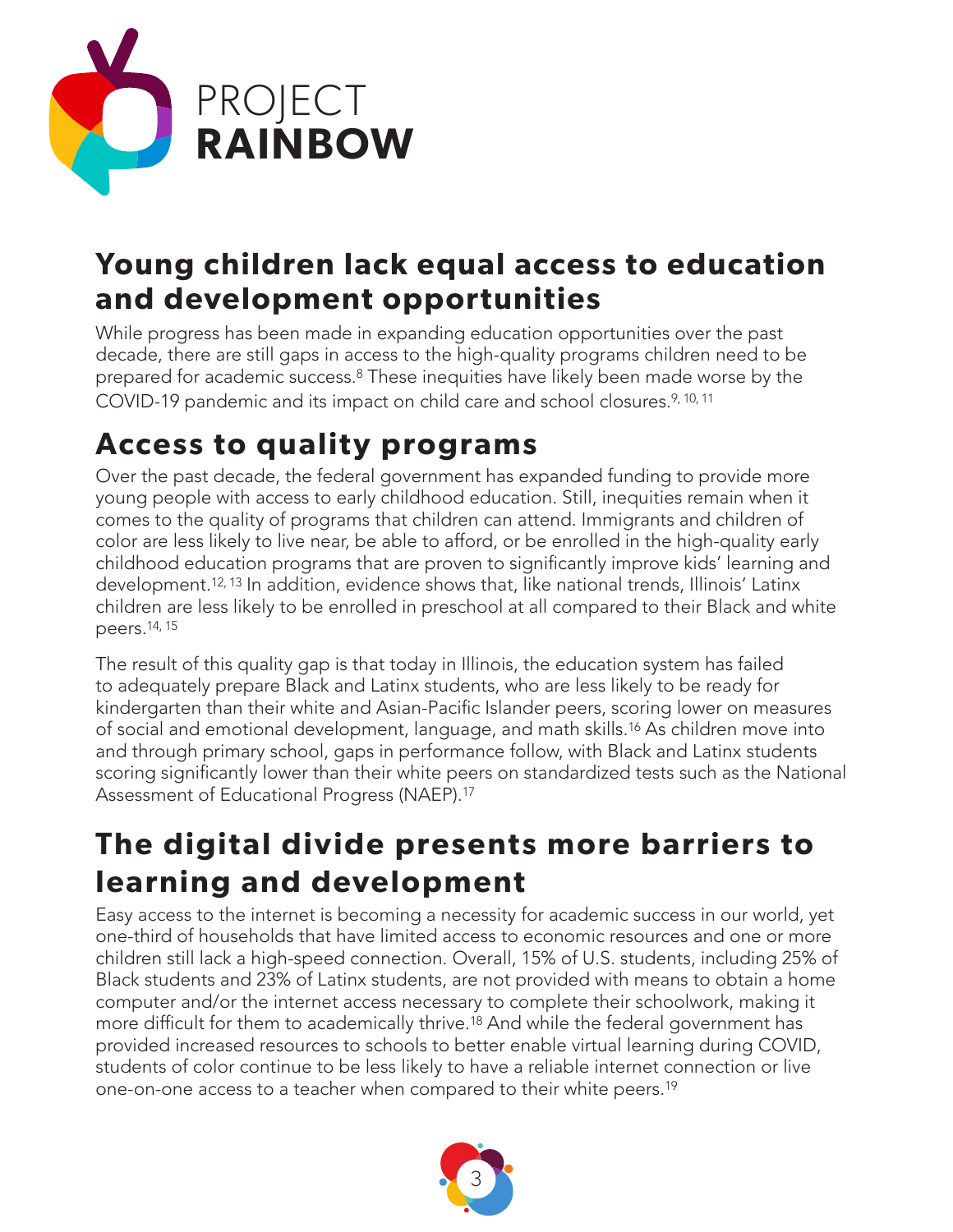

# **The impact of COVID-19 on our children**

COVID-19 has been described as the "largest simultaneous shock to all education systems in our lifetime," by one prominent education expert.<sup>20</sup> The abrupt transitioning to virtual learning has impeded all children's development and most likely exacerbated the existing divides in our education system. Early attempts to understand and quantify COVID's impact on students found that on average, American students lost up to three months of learning during the pandemic but that students of color fared worse, losing an estimated three-tofive months of learning.21 Black and Latinx parents were also more likely to keep their kids remote during the pandemic, even though these households are less likely to have a home internet connection.22, 23

When it comes to the youngest learners, COVID has resulted in a 16% decrease in kindergarten attendance and forced many childcare and early education centers to close, putting a heavy burden on parents, who had to balance their children's education with fulltime jobs.24 While some working parents were able to telecommute during the pandemic, essential workers—who are disproportionately people of color with limited to no access to economic resources—could not stay home to oversee the education of their children.<sup>25</sup> While we will not be able to fully understand the impacts of the pandemic on early childhood education for some time, there's little doubt that children, particularly those who are low-income and of color, have experienced significant setbacks to learning at a crucial time in their development.



Perhaps even more concerning is the longterm impact that COVID-19 could have on the early education system at large. Most childcare providers in the United States are small business owners, and the industry has collapsed during the pandemic. The lockdown led to sharp decreases in enrollment and at the depths of the pandemic, 40% of childcare providers said they would permanently close without significant public assistance.26

*Photo by Raul Juarez*

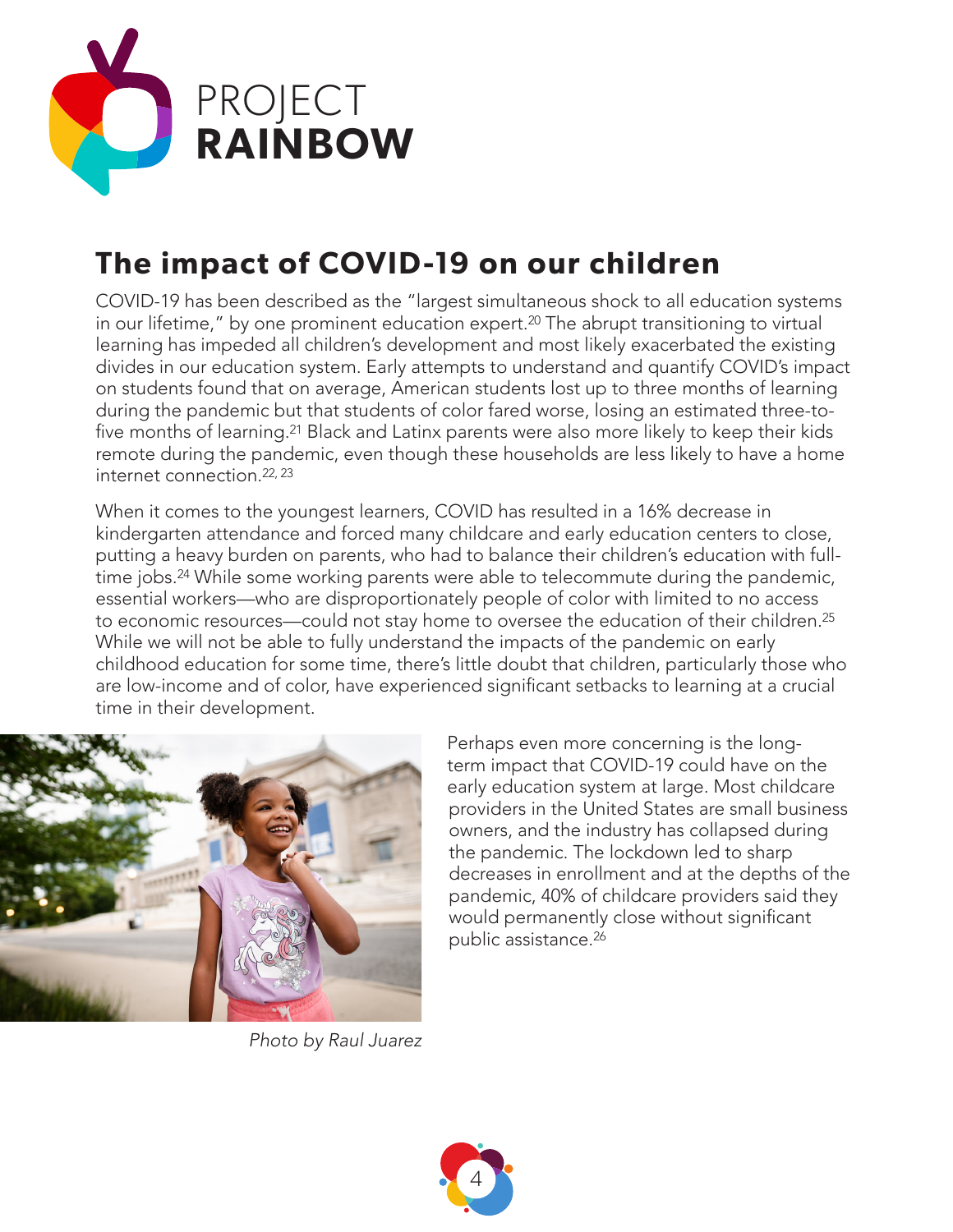

# **Educational television as a tool for young learners**

While nothing can replace quality, in-person early childhood education and elementary schooling, educational television programming can produce tangible development gains for children. Research has already demonstrated that regular educational television viewing can improve a host of academic and social skills and can act as an effective learning supplement for children.<sup>27, 28, 29</sup>

Sesame Street is a prime example of the power of educational television programming and its impacts have been studied for decades. Regular Sesame Street viewers from all backgrounds have better vocabulary, reading and math skills, improved behavior and open attitudes toward different types of people, and these improvements last through at least adolescence.30, 31 Program viewers are significantly more likely to be attending the grade that is appropriate for their age in middle and high schools and this effect is more pronounced for boys, students of color, and those living in counties with greater economic disadvantage.<sup>32</sup>

#### **Project Rainbow is needed now more than ever**

The early years of a child's education are some of the most critical to their cognitive and emotional development, but too many of our kids still miss out on high-quality early development programs that can change the course of their lives. In 2020 and 2021, hundreds of thousands of young children in Cook County faced a severe disruption in their growth due to COVID-19. As we emerge into the post-pandemic world, government must use every resource at its disposal to help bolster our children's development as they reenter in-person education this fall. Cook County's Project Rainbow will offer high-quality educational programming to help young learners in this regard and will be accessible to any household that has cable TV, internet, or a smart phone. This new initiative, in tandem with high-quality early education programs and elementary schooling, will give Cook County parents another tool for their children to help as we recover now and into the future.



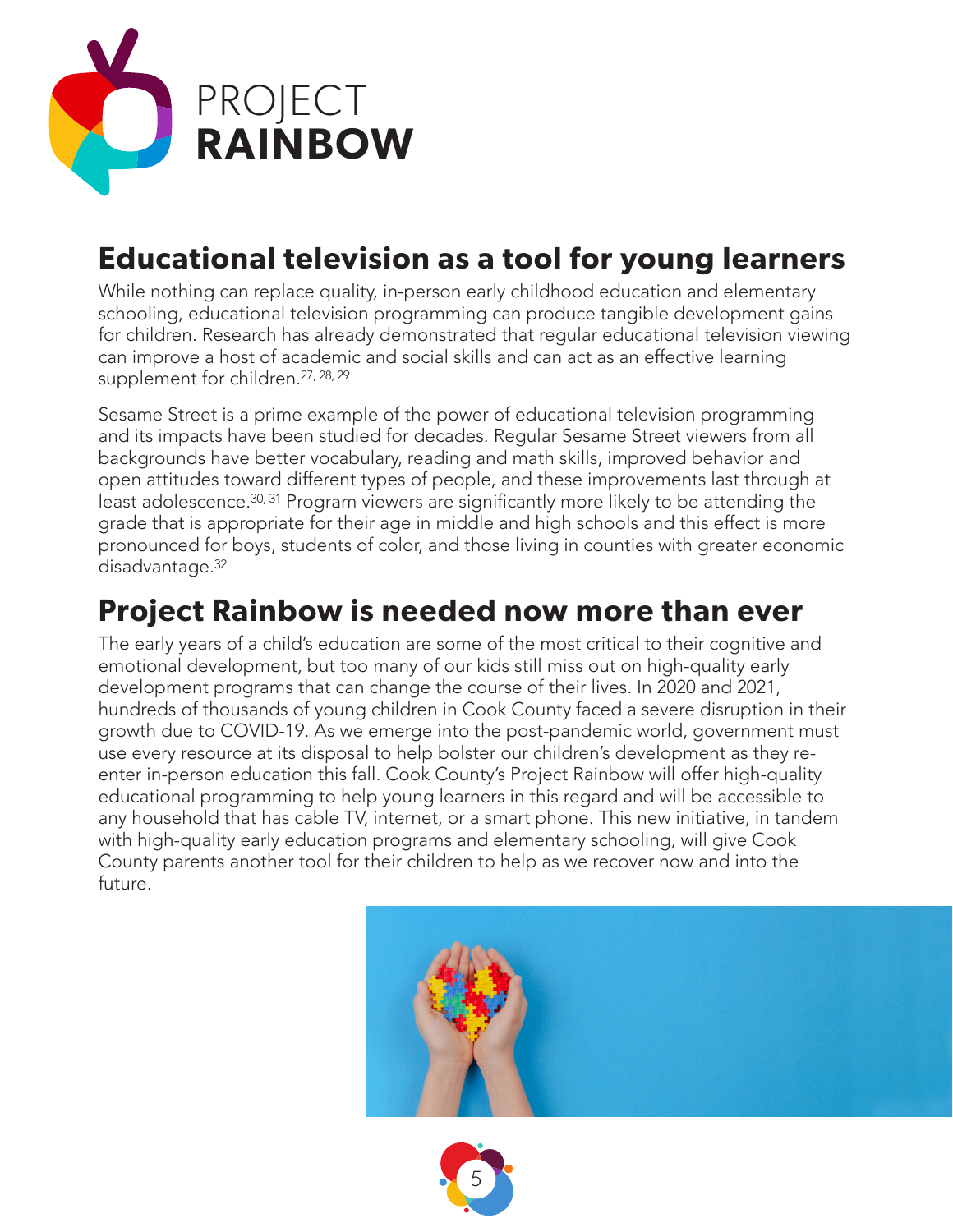

#### **References**

<sup>1</sup> Fisch, S., Kirkorian, H., & Anderson, D. (2005). Transfer of Learning in Informal Education: The case of television. In Transfer of Learning from a Modern Multidisciplinary Perspective. Information Age Publishing.

2 Kearney, M. S., & Levine, P. B. (2015). Early Childhood Education by MOOC: Lessons from Sesame Street (No. w21229). National Bureau of Economic Research. https://doi.org/10.3386/w21229

3 Office of the Associate Director for Policy and Strategy, Centers for Disease Control and Prevention. (2019, July 1). What is early childhood education? https://www.cdc.gov/policy/hst/hi5/earlychildhoodeducation/index.html

4 United States Health and Human Services, Office of Disease Prevention and Health Promotion. (2020). Early Childhood Development and Education. Healthypeople.gov. https://www.healthypeople.gov/2020/topicsobjectives/topic/social-determinants-health/interventions-resources/early-childhood-development-and-education

5 Morrissey, T. (2019, April 25). The Effects of Early Care And Education On Children's Health. Health Affairs. https:// www.healthaffairs.org/do/10.1377/hpb20190325.519221/full/

6 García, J. L., Heckman, J. J., Leaf, D. E., & Prados, M. J. (2017). Quantifying the Life-cycle Benefits of a Prototypical Early Childhood Program (No. w23479). National Bureau of Economic Research. https://doi.org/10.3386/w23479

7 *InBrief: Early Childhood Program Effectiveness*. (2007). Harvard University Center on the Developing Child. Retrieved from www.developingchild.harvard.edu.

8 Friedman-Krauss, A. (2020). Access to High-Quality Early Education and Racial Equity. National Institute for Early Education Research, Rutgers University. https://nieer.org/wp-content/uploads/2021/02/Special-Report-Access-to-High-Quality-Early-Education-and-Racial-Equity.pdf

<sup>9</sup> UNICEF. (2021, March 10). Across virtually every key measure of childhood, progress has gone backward, UNICEF says as pandemic declaration hits one-year mark. UNICEF Press Releases. https://www.unicef.org/press-releases/ across-virtually-every-key-measure-childhood-progress-has-gone-backward-unicef-says

<sup>10</sup> McLean, C. (2021). Early Childhood Workforce Index - 2020. Center for the Study of Child Care Employment, University of California, Berkeley. https://cscce.berkeley.edu/workforce-index-2020/wp-content/uploads/ sites/2/2021/02/Early-Childhood-Workforce-Index-2020.pdf

11 Kuhfeld, M., Soland, J., Tarasawa, B., Johnson, A., Ruzek, E., & Liu, J. (2020). Projecting the potential impacts of COVID-19 school closures on academic achievement. Annenberg Institute at Brown University. https://www. edworkingpapers.com/ai20-226

<sup>12</sup> Johnson-Staub, C. (2017). Equity Starts Early. The Center for Law and Policy. https://www.clasp.org/sites/default/ files/publications/2017/12/2017\_EquityStartsEarly\_0.pdf

13 Friedman-Krauss, A. (2020).

<sup>14</sup> Annie E. Casey Foundation. Young children not in school by race in the United States 2015-19 [Data Portal]. Kids Count Data Center. https://datacenter.kidscount.org/data/tables/9012-young-children-not-in-school-byrace?loc=1&loct=1#detailed/1/any/false/1983/4038,4040,4039,2638,2597,4758,1353/17977,17978

15 Annie E. Casey Foundation. Young children not in school by race in Illinois 2015-19 [Data Portal]. Kids Count Data Center. https://datacenter.kidscount.org/data/tables/9012-young-children-not-in-school-byrace?loc=1&loct=1#detailed/2/15/false/1983/4038,4040,4039,2638,2597,4758,1353/17977,17978

16 2019-2020 Illinois Kindergarten Individual Development Survey (KIDS) Report. (2020). Illinois State Board of Education. https://www.isbe.net/Documents/Fall-2019-KIDS-Report.pdf